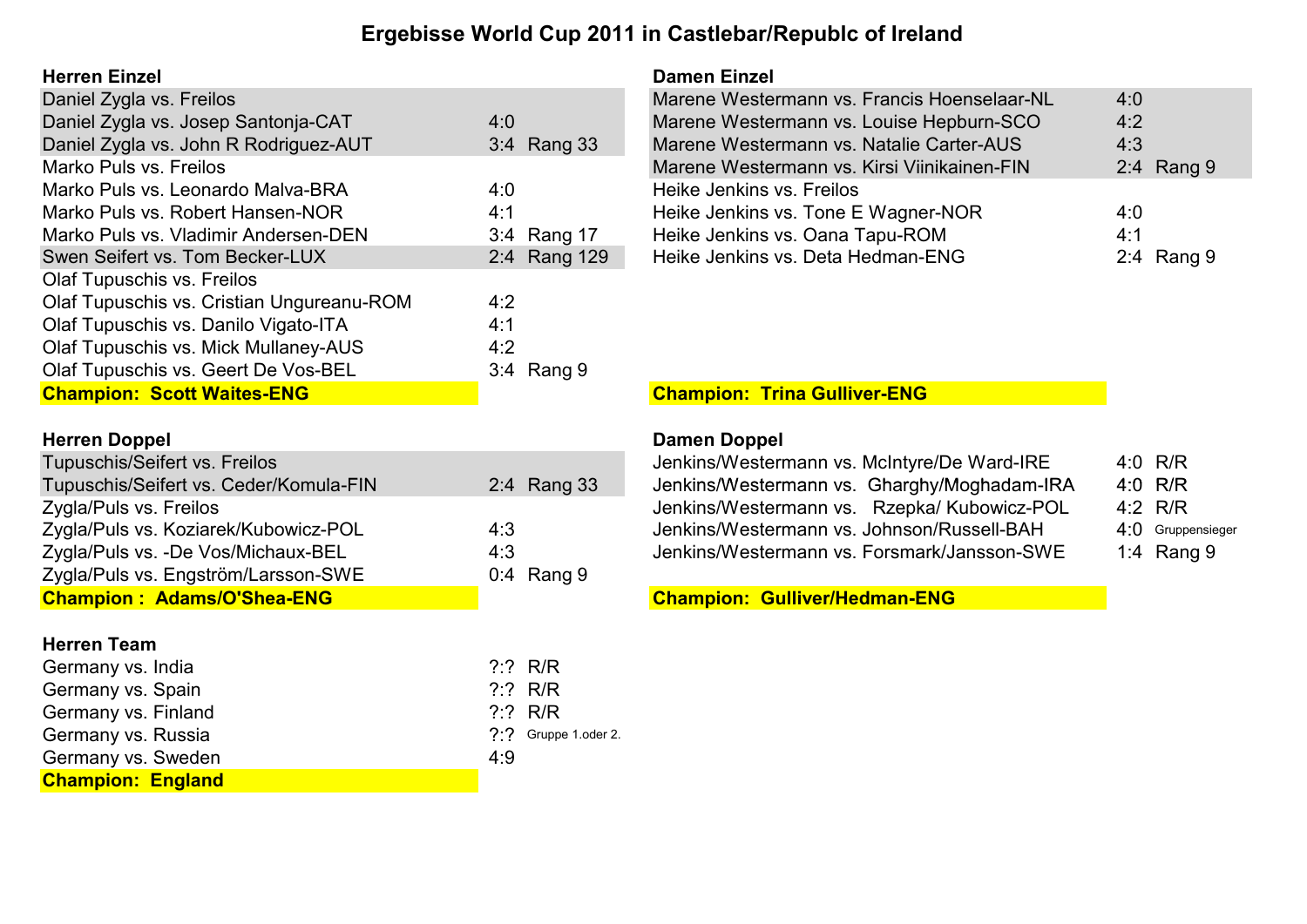

# **World Cup 2011 - Mens** 24/09/2011 20:04:5

| Country              | <b>Singles</b><br>A | <b>Singles</b><br>B | <b>Singles</b><br>C | <b>Singles</b><br>D | Pairs<br>A     | <b>Pairs</b><br>B | <b>Team</b><br><b>RR</b> | <b>Team</b><br><b>RR Bonus</b> | <b>Team</b><br>KO | <b>Total</b><br>points | Pos |
|----------------------|---------------------|---------------------|---------------------|---------------------|----------------|-------------------|--------------------------|--------------------------------|-------------------|------------------------|-----|
| England              | 21                  | 0                   | 0                   | 28                  | 42             | $\overline{c}$    | 3                        | 3                              | 58                | 157                    | 1   |
| Finland              | 1                   | 6                   | 0                   | 1                   | 20             | 12                | $\overline{\mathbf{4}}$  | 3                              | 38                | 85                     | 2   |
| Sweden               | 0                   | 10                  | 6                   | 0                   | 30             | $\mathbf 0$       | 3                        | 3                              | 22                | 74                     | 3   |
| Wales                | 15                  | 15                  | 1                   | 10                  | 6              | 12                | $\overline{c}$           | 0                              | 2                 | 63                     | 4   |
| Belgium              | 10                  | $\pmb{0}$           | 1                   | 1                   | $\overline{c}$ | 6                 | $\overline{c}$           | 3                              | 22                | 47                     | 5   |
| Denmark              | 10                  | 1                   | 1                   | $\mathbf{1}$        | $\overline{c}$ | 6                 | 3                        | $\overline{c}$                 | 10                | 36                     | 6   |
| Scotland             | 6                   | 0                   | $\mathbf{0}$        | 0                   | 20             | $\mathbf 0$       | 3                        | $\overline{c}$                 | 4                 | 35                     | 7   |
| South Africa         | 0                   | 0                   | 3                   | 3                   | 0              | 12                | 4                        | 3                              | 10                | 35                     | 7   |
| Australia            | 1                   | $\Omega$            | 6                   | 3                   | 2              | $\mathbf 0$       | 4                        | 3                              | 10                | 29                     | 9   |
| Netherlands          | 3                   | $\mathbf{0}$        | 3                   | 6                   | 6              | $\Omega$          | $\overline{c}$           | $\overline{c}$                 | 4                 | 26                     | 10  |
| Germany              | 6                   | 0                   | 1                   | 3                   | 6              | $\mathbf 0$       | 3                        | $\overline{c}$                 | 4                 | 25                     | 11  |
| Canada               | 1                   | 1                   | $\mathbf 0$         | $\mathbf{1}$        | 6              | $\pmb{0}$         | $\overline{2}$           | $\overline{c}$                 | 10                | 23                     | 12  |
| <b>United States</b> | 1                   | 3                   | 3                   | 3                   | 0              | $\overline{c}$    | 4                        | 3                              | 4                 | 23                     | 12  |
| Rep.Ireland          | 0                   | 6                   | 0                   | 0                   | $\overline{c}$ | $\mathbf 0$       | 4                        | 3                              | 4                 | 19                     | 14  |
| Japan                | 3                   | 1                   | 3                   | 0                   | 6              | $\overline{c}$    | $\overline{c}$           | $\boldsymbol{0}$               | 2                 | 19                     | 14  |
| Isle of Man          | 1                   | $\Omega$            | 0                   | $\mathbf{0}$        | 12             | $\mathbf 0$       | $\overline{c}$           | 0                              | 2                 | 17                     | 16  |
| N. Ireland           | 0                   | 3                   | 0                   | 0                   | 0              | 2                 | 3                        | $\overline{c}$                 | 4                 | 14                     | 17  |
| Lithuania            | 1                   | 0                   | 0                   | 1                   | $\overline{c}$ | $\mathbf 0$       | 3                        | $\overline{c}$                 | 4                 | 13                     | 18  |
| Italy                | 3                   | 1                   | $\mathbf 0$         | 0                   | 0              | $\pmb{0}$         | 3                        | $\overline{c}$                 | 4                 | 13                     | 18  |
| Spain                | 0                   | 1                   | $\mathbf 0$         | $\mathbf 0$         | $\overline{c}$ | 2                 | $\overline{c}$           | $\mathbf 0$                    | $\overline{c}$    | $9\,$                  | 20  |
| Norway               | 1                   | 3                   | 0                   | 1                   | 0              | $\mathbf 0$       | $\overline{c}$           | $\boldsymbol{0}$               | $\overline{c}$    | 9                      | 20  |
| Austria              | 0                   | 0                   | 1                   | 6                   | 0              | $\mathbf 0$       | 1                        | 0                              | 0                 | 8                      | 22  |
| Turkey               | 0                   | $\mathbf{0}$        | $\Omega$            | 0                   | 0              | $\overline{c}$    | 3                        | $\mathbf{0}$                   | 2                 | 7                      | 23  |
| <b>Barbados</b>      | 1                   | 0                   | $\mathbf 0$         | 0                   | 0              | 6                 | $\mathbf 0$              | 0                              | 0                 | $\overline{7}$         | 23  |
| Switzerland          | 1                   | 1                   | 0                   | 0                   | 0              | $\mathbf 0$       | 1                        | 0                              | 2                 | 5                      | 25  |
| Iceland              | 0                   | $\mathbf 0$         | 1                   | 0                   | 0              | $\mathbf 0$       | $\overline{c}$           | $\mathbf 0$                    | $\overline{c}$    | 5                      | 25  |
| Catalonia            | 0                   | 3                   | $\mathbf 0$         | 0                   | $\mathbf 0$    | 2                 | $\mathbf 0$              | 0                              | 0                 | 5                      | 25  |
| Latvia               | 0                   | 3                   | 1                   | 0                   | 0              | $\mathbf 0$       | 0                        | 0                              | 0                 | 4                      | 28  |
| <b>Bahamas</b>       | 0                   | 0                   | $\mathbf 0$         | 0                   | $\overline{c}$ | $\mathbf 0$       | 1                        | 0                              | 0                 | 3                      | 29  |
| Poland               | 0                   | 0                   | 0                   | 0                   | 0              | $\overline{c}$    | 1                        | 0                              | 0                 | 3                      | 29  |
| Iran                 | 0                   | 0                   | 0                   | 1                   | 0              | 2                 | 0                        | 0                              | 0                 | 3                      | 29  |
| Luxembourg           | 0                   | 1                   | 0                   | 0                   | 0              | $\mathbf 0$       | 0                        | 0                              | 0                 | 1                      | 32  |
| Romania              | 0                   | 1                   | 0                   | 0                   | 0              | $\mathbf 0$       | 0                        | 0                              | 0                 |                        | 32  |
| Russia               | 0                   | 0                   | 0                   | 0                   | 0              | $\mathbf 0$       | 1                        | 0                              | 0                 | 1                      | 32  |
| India                | 0                   | 0                   | 1                   | 0                   | 0              | $\mathbf 0$       | $\mathbf 0$              | $\mathbf{0}$                   | 0                 | 1                      | 32  |
| Trinidad & Tob       | 0                   | 0                   | 0                   | 0                   | 0              | $\mathbf 0$       | 1                        | 0                              | 0                 | 1                      | 32  |
| Czech Republic       | 0                   | 0                   | 0                   | 0                   | 0              | $\mathbf 0$       | 1                        | 0                              | 0                 | 1                      | 32  |
| <b>Brazil</b>        | 0                   | 0                   | 0                   | 0                   | 0              | $\mathbf 0$       | 0                        | 0                              | 0                 | 0                      | 38  |
| Slovenia             | 0                   | $\mathbf 0$         | 0                   | $\mathbf{0}$        | 0              | 0                 | 0                        | $\mathbf{0}$                   | 0                 | 0                      | 38  |